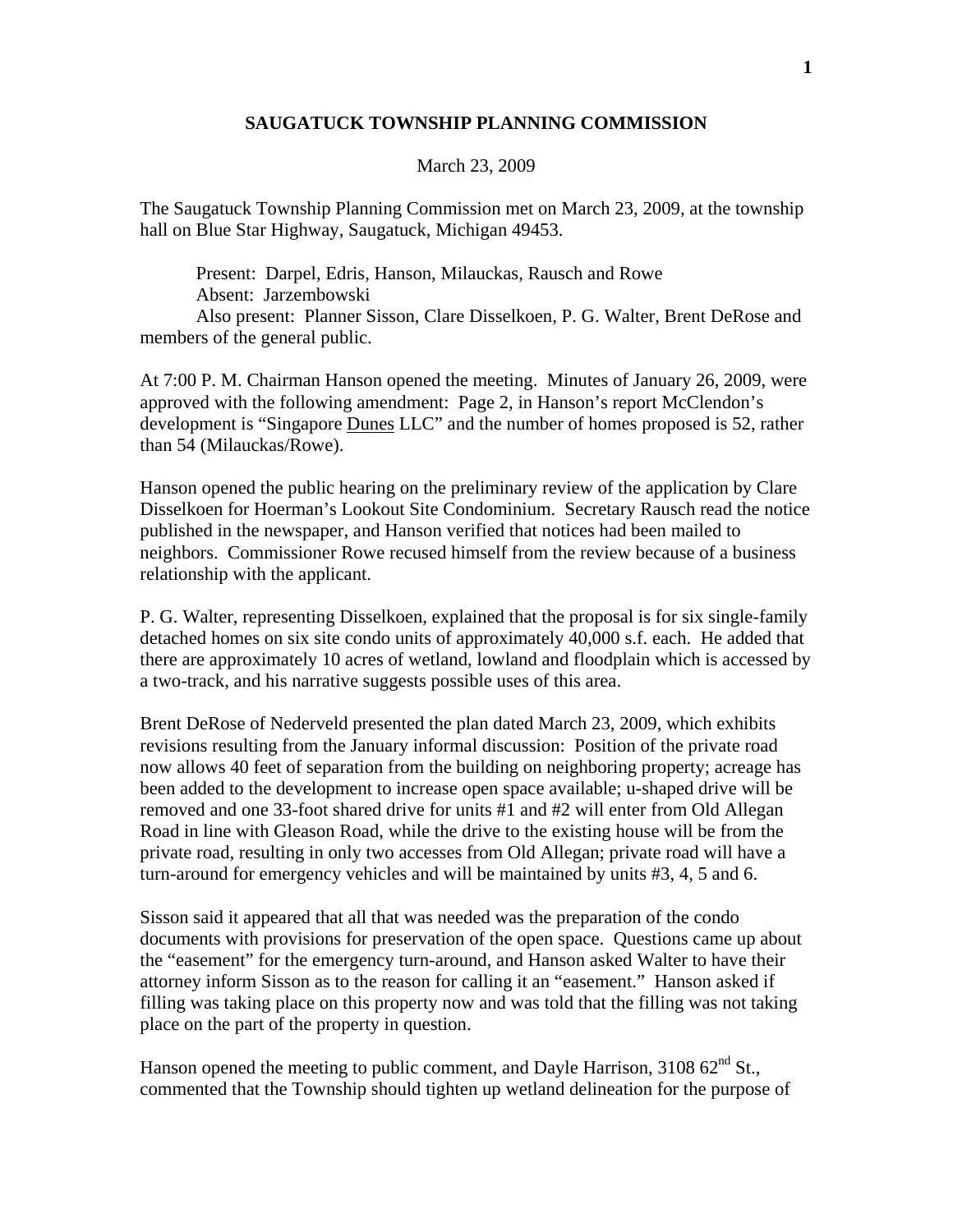density calculation. He was concerned about cutting on the slopes where the homes may be situated and about what value the road through the lowland could have.

James Slaghuis, 3296  $62<sup>nd</sup>$  St., whose letter of March 20 is attached, questioned the position of the primary drain field for lot #1 and about the fire inspector's request for level areas around the proposed home on lot #1, since they are on the slope. Sisson answered that the Health Department would determine where the drain fields should be. Slaghuis was also concerned about the fill that was being or had been applied. Walter maintained the proper authorities had given their approval.

Deb Matthai, 6936 Hickory Ln., asked if the roadside drainage swales proposed for the private road were still approved by the Road Commission, and DeRose assured her they were a good way to take water away, as in this case, where the soils are porous and there is no high ground water. He said the swales would direct the drainage toward Silver Creek. The Drain Commission has approved them.

Hanson read letters: (1) Greg Janik, March 2, Deputy Fire Chief, recommendations; ( 2) Al and Audrey Kercinik, March 13, e-mail asking for stronger drainage code enforcement on Old Allegan Road. Milauckas noted the sloping elevation and suggested directing drainage from the site away from Old Allegan Road.

There being no further public comment, Rausch made a motion, supported by Darpel, to close the public portion of the hearing, and the motion carried.

During the Commission's discussion of ways to preserve trees on home sites and its review of a possible request for restrictions on activities in the open space, Disselkoen asked if this meeting would keep him from doing any "logging." Hanson said that Sec. 40-943 prevents any changes in the property during the process of getting the site condo approval by the Planning Commission and all appropriate agencies. The meeting recessed briefly for Disselkoen to consult with his representatives.

At 8:30 the meeting reconvened and Sisson explained that after the project is approved, forestry management can take place. Tabling for four months didn't seem to be an option, and Milauckas said Disselkoen won't know if he has the option of creating a site condo until he has the approval of this application. Walters asked the Commission to continue with its determination.

After some discussion, Milauckas made a motion, supported by Edris, to grant preliminary approval for Hoerman's Lookout Site Condominium site plan dated March 23, 2009, pursuant to compliance with the Site Condominium Ordinance, with the following conditions:

- 1. That a legal mechanism be created for the private road emergency turn-around;
- 2. That drainage impact from the site onto Old Allegan Road be minimized;
- 3. That the Allegan County Health Department give its approval for septic systems and a soil erosion permit; and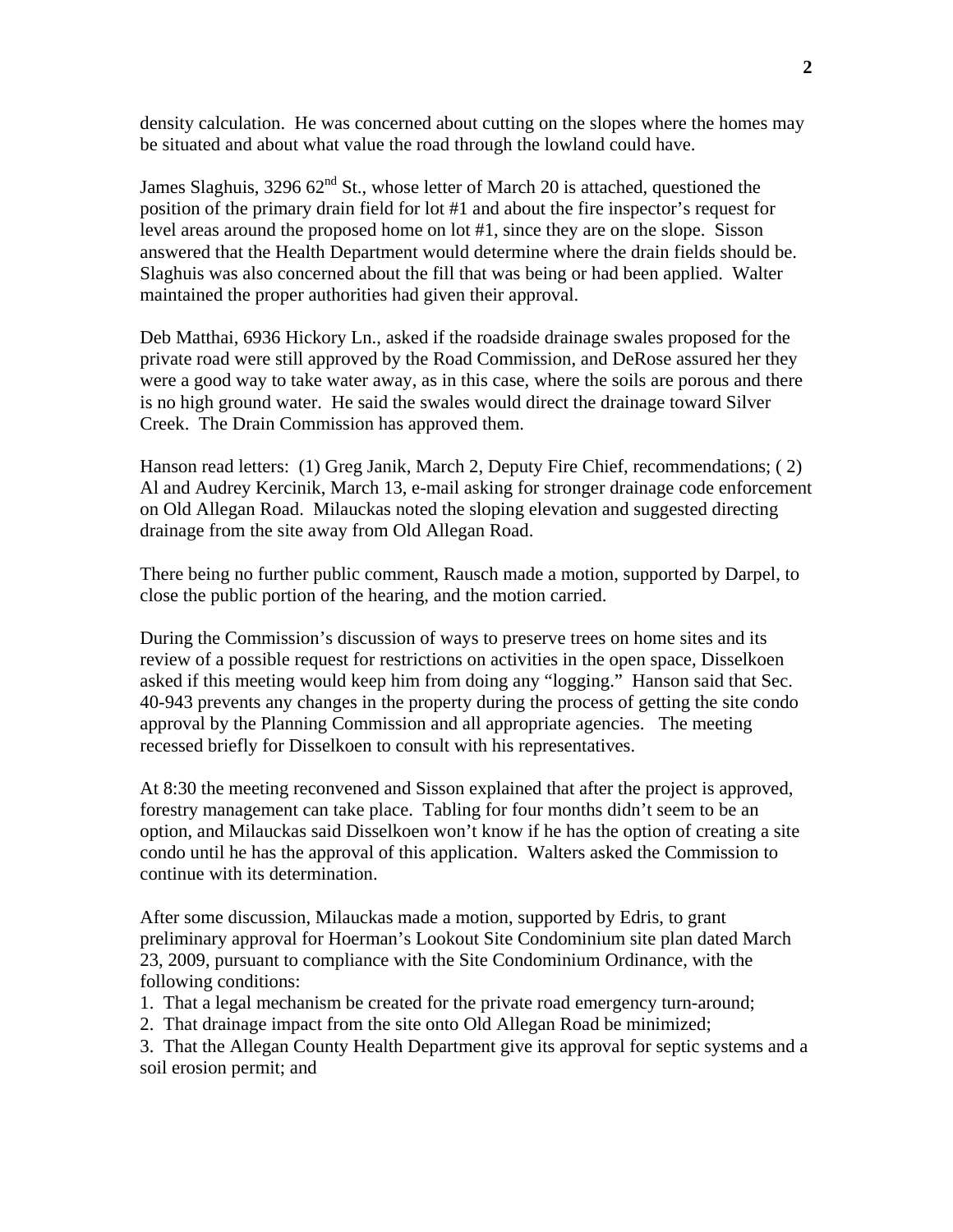4. That Master Deed and By-laws be submitted restricting activities in the open space pursuant to Sec. 40-190(f)2(f). Motion carried.

After a brief recess, Rowe rejoined the panel, and the Water Access and Dock Density Amendment, Sisson's March 17 version, was reviewed. Sisson went through the changes which were sent to the Township Attorney for his input. Sisson said there were two major changes: 1. Better differentiation between boat docks in Lake Michigan and the inland waterways and those in the Natural Rivers Overlay District, regulating slips, not boats and controlling shallow draft vessels in the Natural Rivers Overlay District, and 2. Setback from property lines of easements which give access to the water.

Harrison objected to the language in Section 6 dealing with docks in the Natural Rivers Overlay District because he didn't think a permit should be needed from the Zoning Administrator for beaching shallow draft vessels, and he thought the statement "The minimum lot width is 150 feet" indicated you had to have 150 feet of frontage to have a dock in that District. Sisson maintained he had not changed anything, but simply took what was in the part of the Zoning Ordinance dealing with the Natural Rivers Overlay District and put it in here. After some discussion, the P.C. decided to remove from Section 6 reference to boat slips for shallow draft vessels and the possibility of a permit from the Zoning Administrator for beaching such vessels in the Natural Rivers Overlay District, as well as the statement about how wide a lot must be in that District.

In the Subsection under Section 8 dealing with contiguity requirements for water access, Hanson pointed out that the language requiring the subdivision, condo or other development to be contiguous with itself ( i.e. not disconnected or located in two or more distinct areas of the Township) had been removed, and it should be included in the amendment. Sisson then enumerated all the changes made at this meeting, to which everyone agreed.

Edris made a motion, supported by Rowe, to recommend to the Township Board the adoption of the March 17, 2009, version of the Water Access and Dock Density Regulations, with the changes enumerated at this meeting. A roll call vote was unanimously affirmative.

After some listing of upcoming issues, the meeting adjourned at 10:45 P.M. The next regular meeting is April 27 at 7:00 P.M.

\_\_\_\_\_\_\_\_\_\_\_\_\_\_\_\_\_\_\_\_\_\_\_\_\_\_\_\_\_\_\_\_\_\_\_\_\_ \_\_\_\_\_\_\_\_\_\_\_\_\_\_\_\_\_\_\_\_\_\_\_\_\_\_\_\_\_\_

Betty A. White, Recording Secretary Sandra Rausch, Secretary